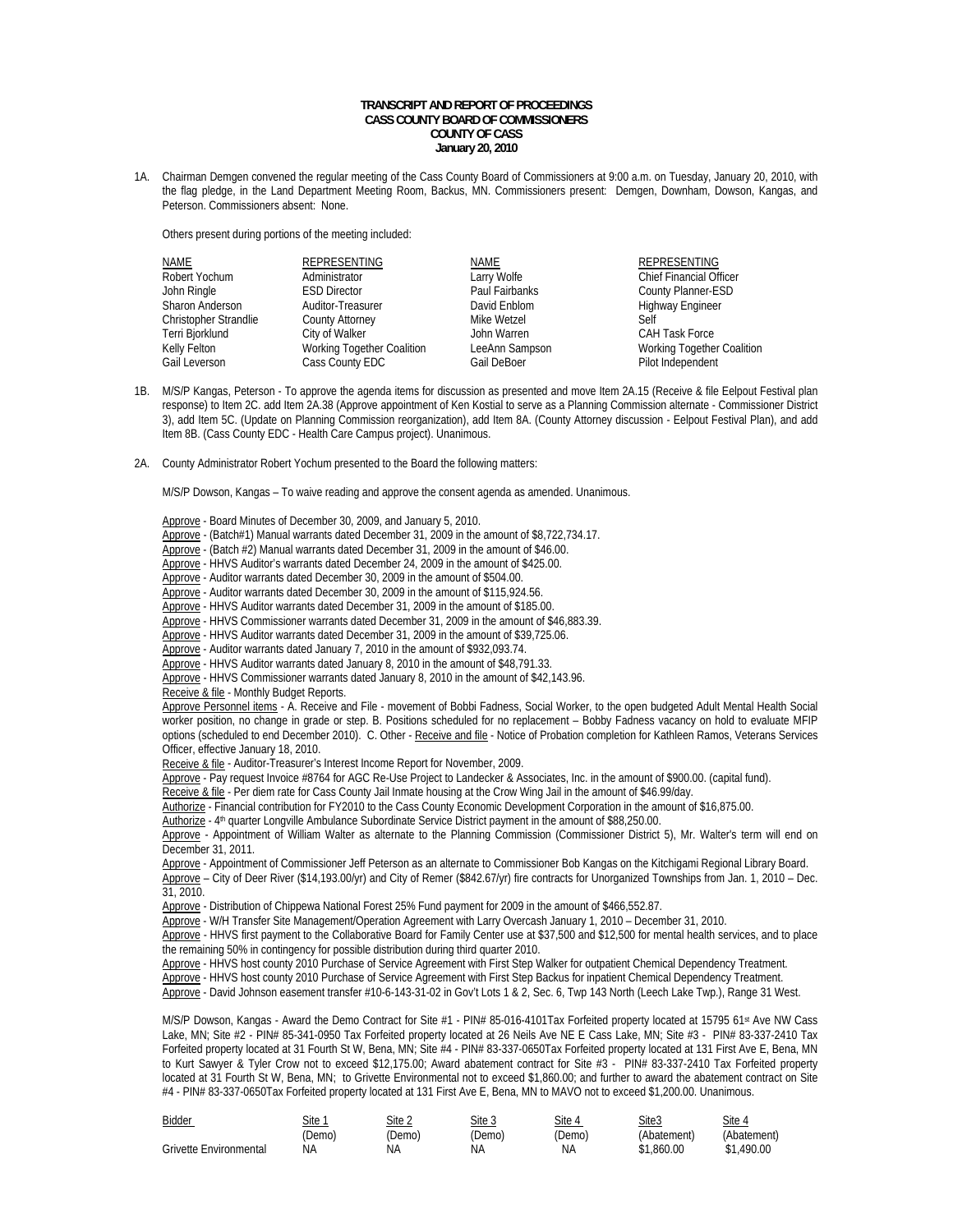| American Disposal        | ΝA          | ΝA          | \$6,200.00  | \$13,750.00 | NA.        | ΝA         |
|--------------------------|-------------|-------------|-------------|-------------|------------|------------|
| Storlie Construction Co. | \$5.800.00  | \$2,950.00  | \$8,600.00  | \$12,400.00 | NA.        | ΝA         |
| Rejerson Construction    | \$10.220.00 | \$12,860.00 | \$25,380.00 | \$39.566.00 | ΝA         | ΝA         |
| <b>MAVO</b>              | ΝA          | ΝA          | ΝA          | ΝA          | \$2,250.00 | \$1,200.00 |
| Kurt Sawyer & Tyler Crow | \$1,800.00  | \$975.00    | \$3,200.00  | \$6,200.00  | ΝA         | ΝA         |

 Approve - Re-appointment of Mike Wetzel and Bill Fitch to the Backus Joint Airport Zoning Board as Cass County citizen representatives for the year 2010.

Refer - Timber Trespass Policy to a Committee of the Board (Commissioners Kangas, and Peterson).

Approve - Resolution No. 06-10 Paul Bunyan Grant In Aid (GIA)(144-17-0050) Trail grooming and resolution assisting Wadena County GIA Snowmobile Trail System.

Commissioner Dowson offered Resolution No. 06-10 and moved its adoption, Commissioner Kangas seconded:

BE IT RESOLVED, the board of Commissioners of Cass County, Minnesota, hereby approves application for grant-in-aid for snowmobile trail, Paul Bunyan, to be groomed and maintained from October 1, 2009 through September 31, 2014.

BE IT RESOLVED, the Chairman and County Auditor are hereby authorized to sign agreements whereby Cass County will act as sponsoring agent.

Resolution No. 06-10 was adopted by majority vote: Ayes: Demgen, Downham, Dowson, Kangas, and Peterson. Nays: None.

Approve – Resolution No. 07-10 applications for the 2009-2010 grant-in-aid assistance for Snowmobile Trails - Wadena Trail Breakers

Commissioner Dowson offered Resolution No. 07-10 and moved its adoption, Commissioner Kangas seconded:

BE IT RESOLVED, that Board of Commissioner of Cass County, Minnesota, hereby approved applications for the 2009-2010 grant-in-aid assistance for:

## Snowmobile Trails

• Wadena Trail Breakers

BE IT FURTHER RESOLVED, the Chairman and County Auditor are hereby authorized to sign agreements whereby Cass County will allow grooming and maintenance of trails that cross County Administered Land.

Resolution No. 07-10 was adopted by majority vote: Ayes: Demgen, Downham, Dowson, Kangas, Peterson. Nays: None.

Approve - Pay request #16 for AGC Re-Use Project to Landwehr Construction Inc. in the amount of \$53,798.50. (capital fund). Approve - Pay request #8 for AGC Re-Use Project to Young Excavating, Inc. in the amount of \$54,743.94 (including retainage reduction from 5% to 3%) - capital fund.

Approve – Change Order # 5 in the amount of \$0.00, for AGC Re-Use Project to Young Excavating, Inc. (capital fund).

Approve - Out of state travel for Highway Engineer Davie Enblom to attend National County Engineers Conference in Fort Worth, TX, April 24-31, 2010.

 Approve - Appointment of Ken Kostial as an alternate to the Planning Commission (Commissioner District 3), Mr. Kostial's term will end on December 31, 2012.

2B. John Warren, Critical Access Hospital (CAH) Task Force Chair discussed with the Board the collaboration of efforts over the last five years to develop a portion of the Ah-Gwah-Ching property into a health care campus. Mr. Warren reported that the CAH Task Force had met last month and concluded that its work on behalf of the area has been completed and that the project leadership must now be assumed by another entity such as the Cass County Economic Development Corporation, health care providers, a community health care foundation or perhaps a hospital district. Mr. Warren recommended to the Board that the CAH Task Force be dissolved.

M/S/P Downham, Dowson – To approve the recommendation that the Critical Access Hospital Task Force be dissolved and further to present M/S/P Downham, Dowson – To approve the recommendation that the Critical Access Hospital Task Force be dissolved ar<br>John Warren a Certificate of Appreciation for his dedicated service to the Critical Access Hospital Task Fo

2C. Sharon Anderson Auditor-Treasurer reported to the Board the repeated attempts to contact Eelpout Festival promoter Jim Gerchy per Board action of Tuesday, January 5, 2010. Ms. Anderson also indicated that the County offered to assist in preparing a written plan for the upcoming Eelpout Festival.

 M/S/P Kangas, Dowson – To table discussion of the Eelpout Festival until later in the meeting when the County Attorney is scheduled to arrive. Unanimous.

3A. Highway Engineer David Enblom requested permission to purchase a used 2007 Model Caterpillar 12H grader off the state bid contract (with 1,500 hours, full standard warranty). Mr. Enblom reported a savings of \$24,318. compared to buying the same unit new.

M/S/P Peterson, Kangas – To authorize purchase of a used 2007 Model Caterpillar 12H grader (with 1,500 hours, full standard warranty) purchased from the "State Bid" in the amount of \$186,235.00 (including sales tax). (Unanimous.

3B. Mr. Enblom presented the 2010 Cass County Highway Construction Projects and requested authorization to advertise for upcoming projects.

M/S/P Kangas, Dowson – To approve the 2010 Cass County Highway Construction Projects - S.P. 11-596-03 and 07(Sucker Bay Road Stimulus and Forrest Hwy projects),SAP 11-635-02( CSAH 35 paving along with maintenance paving on CSAH 34 and CR 106), SP 11- 601-17 (CSAH 1 Reconstruction), CP 2010-1(155) (Paving of CR 155), SAP 11-677-12(CSAH 77 Overlay), SAP 11-611-04 (Overlay of CSAH 11), CP 2008-2(163) (Pave shoulders of CR 163 for bicycle traffic),SP 11-070-02 (Edge Stripe enhancement safety project), CM 2010-3(Big Leech Road paving). Unanimous.